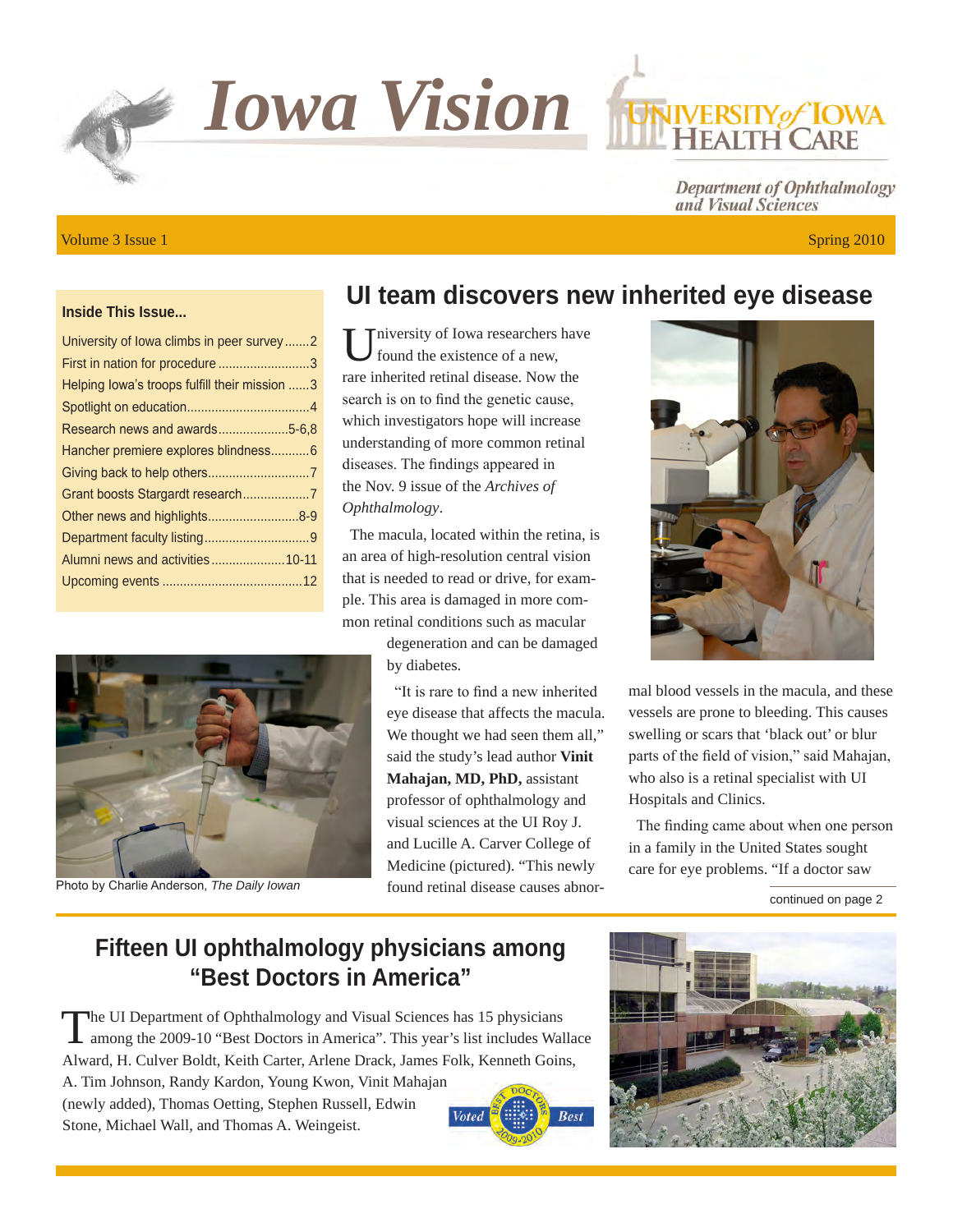#### *Inherited Eye Disease*  continued from page 1

just one family member, they would probably call this macular degeneration. We knew there was something different, and we had to examine the rest of the family," Mahajan said.

The team assessed 20 extended family members who were not blind but had visual problems of different severities. Some family members also had areas of central vision loss, and some family members had strabismus, a disorder in which the eyes are not aligned.

#### **Contact us**

Department of Ophthalmology and Visual Sciences 200 Hawkins Dr., 11136 PFP Iowa City, IA 52242-1091 Department General Information: 319-356-2864 319-356-0363(fax) Appointment Scheduling: 319-356-2852 UI Consult for referring physicians: 800-332-8442 CME Programs: 319-356-4475 UI Health Access for general public: 800-777-8442 Email: iowaeyecare@uiowa.edu Visit our web sites at: http://webeye.ophth.uiowa.edu https://carverlab.org *Iowa Vision* is published for friends and alumni of the Department of Ophthalmology and Visual Sciences. Director of External Relations, Joe Schmidt joe-schmidt@uiowa.edu Associate Editor and Designer, Trish Duffel trish-duffel@uiowa.edu Photography: Tracy Aly, Charlie Anderson Brice Critser, Stefani Karakas, Kirk Murray, Randy Verdick Contributors: Becky Soglin

The UI researchers have presented their findings at international meetings of retinal specialists in Arizona, Florida and London. The investigators are now working with researchers worldwide to determine if other people have this particular disease. "Through our paper and by sharing pictures of what the affected eye looks like, we hope to find more people affected," Mahajan said. "We also will work to find the gene that causes the condition. This information could be very useful in eventually preventing or treating this and other diseases that affect the macula." The advanced genetics research capabilities at the UI Carver Family Center for Macular Degeneration increase the likelihood of finding a gene, Mahajan said.

The study's senior author was **Edwin Stone, MD, PhD**, Howard Hughes Medical Institute investigator and professor of ophthalmology and visual sciences. **Stephen Russell, MD**, professor of ophthalmology and visual sciences, also contrib-

uted to the study.

The study was supported in part by grants from the Foundation Fighting Blindness and Research to Prevent Blindness.

ша



Laboratory, reviews data with Vinit Mahajan, MD, PhD

# **University of Iowa climbs in peer survey**

Results of the 2009 Ophthalmology Times Best Programs survey are out. The University of Iowa climbed in the rankings and remains among the best in the

country. Survey marks include

- *5th Best Overall (was 8th)*
- *4th Best Clinical (Patient Care) (was 8th)*
- *4th Best Residency Program (was 4th)*
- *6th Best Research (was Honorable Mention)*

The University of Iowa was also recently featured among the publication's "Clinical Centers of Excellence".

# **June 17-18 set for Iowa Eye Association Meeting**

phthalmologists and department alumni are encouraged to attend the Iowa Eye Association Annual Meeting this year in Iowa City. This year's meeting features outstanding lecturers, including:

◦**Joel S. Schuman, MD**, University of Pittsburgh Medical Center (Wolfe Foundation Lecture)

◦**Albert Maguire, MD**, Scheie Eye Institute, University of Pennsylvania (Alson E. Braley Lecture)

Socialize with colleagues during the Thursday poker tournament and Friday evening banquet. More information and registration may be found online at **http://webeye.**

**ophth.uiowa.edu** or by contacting Pat Zahs at 319-356-4475

or patricia-zahs@uiowa.edu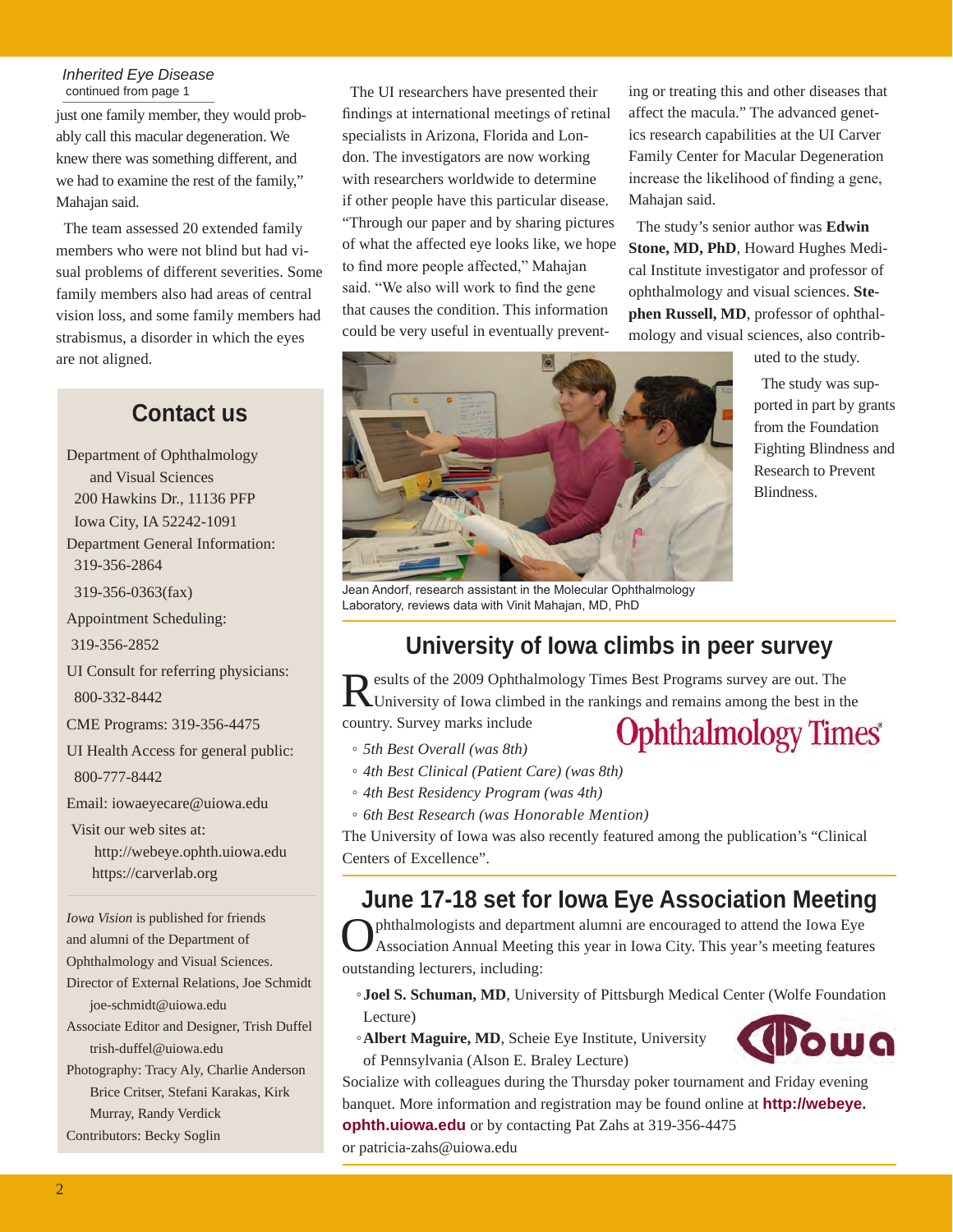# **First in the nation for DMEK graft procedure**

The Iowa Lions Eye Bank (ILEB)<br>recently became the first eye bank in the nation to prepare tissue grafts for Descemet's Membrane Endothelial Keratoplasty (DMEK), a corneal transplantation procedure used by surgeons across the country.

For many years, doctors used a technique known as a full-penetrating keratoplasty. This procedure involved transplanting the entire cornea. ILEB staff are now able to remove and prepare a single layer of cells from a donor cornea for use in transplantation. Replacing only the tissue that is failing means the recipient is able to keep more of their existing cornea. This allows for improved and expedited visual outcomes. According to ILEB Medical Director, **Kenneth Goins, MD**, "The future of endothelial keratoplasty is promising

because early DMEK results are showing best corrected visions of 20/25 or better in 75 percent of eyes (Ham, 2009)" The new procedure has the potential to help the roughly 40,000 patients who receive cornea transplants each year.

If you would like to receive more information on this new and innovative procedure, please call the Iowa Lions Eye Bank at 319-356-2871.



#### Reference

Ham L, et al.Descemet membrane endothelial keratoplasty (DMEK) for Fuchs endothelial dystrophy: review of the first 50 consecutive cases. Eye 2009;23(10):1990-8.



Iowa Lions Eye Bank technician, Greg Schmidt prepares tissue for surgery. Photo by Charlie Anderson, *The Daily Iowan*

 $\bigcap$  oldiers face a challenging environment and a number or risks associated with wearing glasses and contacts while fulfilling their duties in Iraq and Afghanistan. For some, laser correction surgery offers a way to minimize these risks and equip soldiers to more effectively and safely accomplish their mission.

Physicians from the UI Cornea and External Diseases service participated in "Sight for Soldiers", a statewide effort coordinated by the Iowa Academy of Ophthalmology that provides discounted rates on laser correction surgery to Iowa National Guard soldiers who are scheduled to deploy to Iraq and Afghanistan.

University of Iowa Hospitals and Clinics is one of several ophthalmology practices

### **Helping Iowa's troops fulfill their mission**

across the state participating in the program. "We are pleased to help support our troops in this way, particularly knowing that the surgery will offer increased safety in their combat duties in Afghanistan and will be of lasting visual benefit to them when they return to civilian life," said **Michael Wagoner, MD, PhD**, professor of ophthalmology.





Pfc. Abraham Saleh being evaluated for and undergoing laser correction surgery by Dr. Michael Wagoner.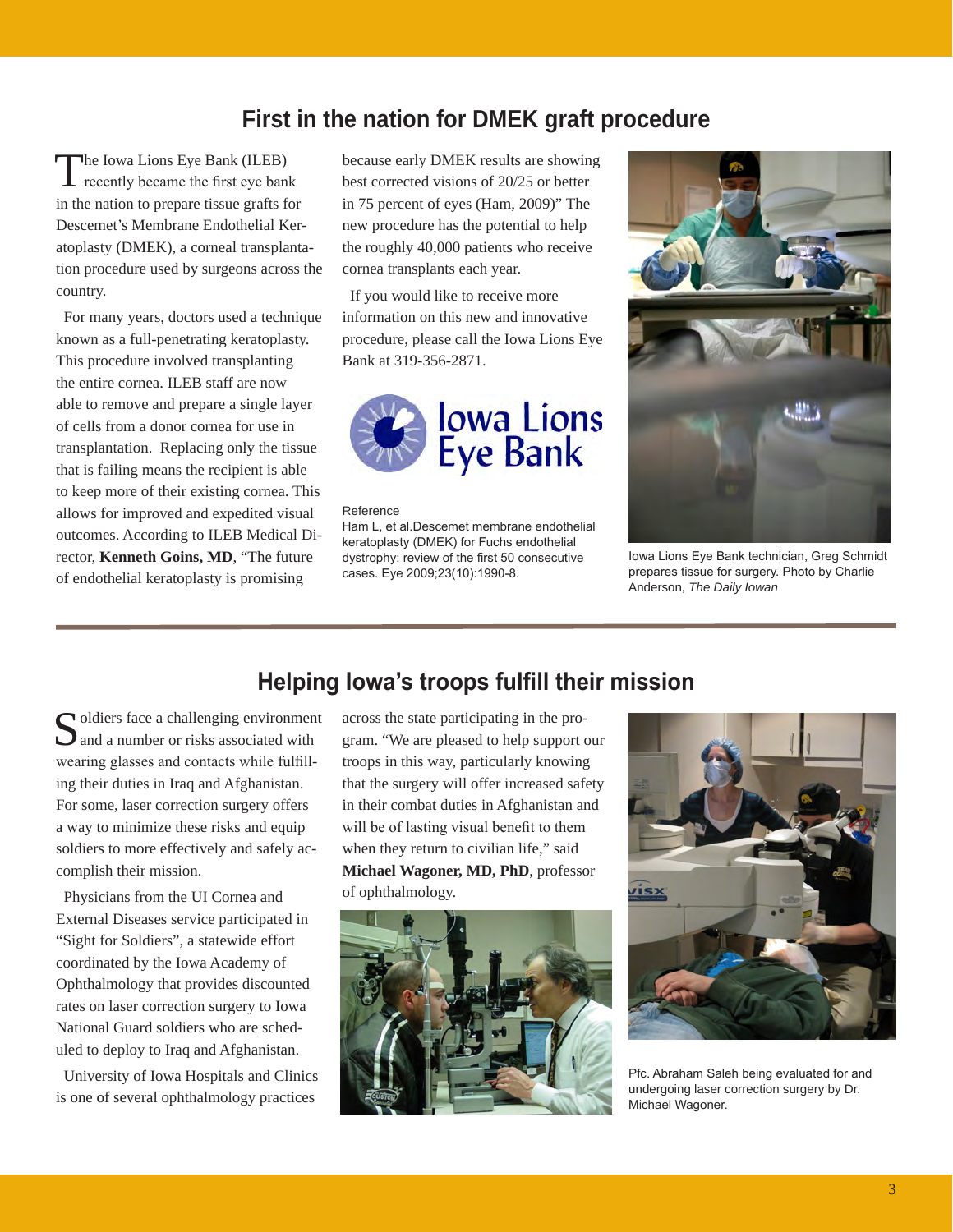# **Spotlight on education**

### **Department releases new video presentation system**

any alumni and members of the Iowa Eye Association expressed an interest in accessing educational and meeting content via the Internet. We listened and are pleased to offer a website that provides a wealth of content available from the department of ophthalmology and visual sciences. A website has been created which offers access to OKAP review lectures, BCSC lectures, Clinical Conference presentations, Iowa Eye Association Meeting presentations, and more.

Users of the site are able to simultaneously view Powerpoint lectures, video and audio streams of presenters, and notes that correspond to each presentation. The Ophthalmology Video/Imaging Content Management System website can be found at http://eyevideo.ophth.uiowa.edu

Use is complimentary for alumni and members of the Iowa Eye Association but individuals will need to request an account and password in order to access the website. Registration is available on-line at **http://eyevideo.ophth.uiowa.edu**

Give it a try and let us know what you think!

# **Eyerounds hits century mark**

The free educational portal for ophthalmologists and ophthalmologists-in-training, EyeRounds.org, reached a milestone in January 2010. The popular website, which receives nearly 5,000 visits per week from around the world, has posted several new cases bringing the total number of available cases and tutorials past 100. New content includes cases about Recurrent Neuroretinitis, Iris-Ciliary Body Melanoma, Orbital Cellulitis in a Child, Silent Sinus Syndrome, and the first in a series of cases about gene-associated eye diseases. Check out all the latest content at:

#### **Enter keywords** SEARCH Department of Ophthalmology **THE HOSPITALS&CLINICS** and Visual Sciences | Contact Us Logout | Home Gallery Page Gallery Page > lowa Eve 2009 Displaying 1 - 11 of 11 lowa Eye 2009 Search Your Account Select: All / None Actions with Selected: (2) Add To Lightbox Other Actions: (2) Show Most Popula Logout Configure Thumbnail Layout: Show Tools | Hide Caption | Show Extended Caption **Your Lightbox**  $\overline{\mathbf{v}}$ Sciences. **B.I.Dunne Lecture** Andy Lee Lectus **Armaly Lecture given by** Show All Enter keywords. Department of Ophthalmology **THE HOSPITALS&CLINICS** and Visual Sciences Gallery Page > Clinical Conference 2/5/2010 Gallery Page Clinical Conference 2/5/2010 Search Your Account Select: All / None Actions with Selected: (2) Add To Lightbox Other Actions: (2) Show Most Popular Logout Configure Thumbnail Lavout: Show Tools | Hide Caption | Show Extended Caption Your Lightbox V Empty Clinical Conference Glau. Clinical Conference Cases Glaucoma - and Medical C. Videos & Photographs Copyright @ University of Iowa, Department of Ophthalmology

**http://www.eyerounds.org**

**Thank you to the Iowa Eye Association** for their continued support of the education mission of the University of Iowa Department of Ophthalmology and Visual



| Home

Dr. Mansour F. Armaly

| Contact Us

Displaying 1 - 4 of 4

SEARCH

Logout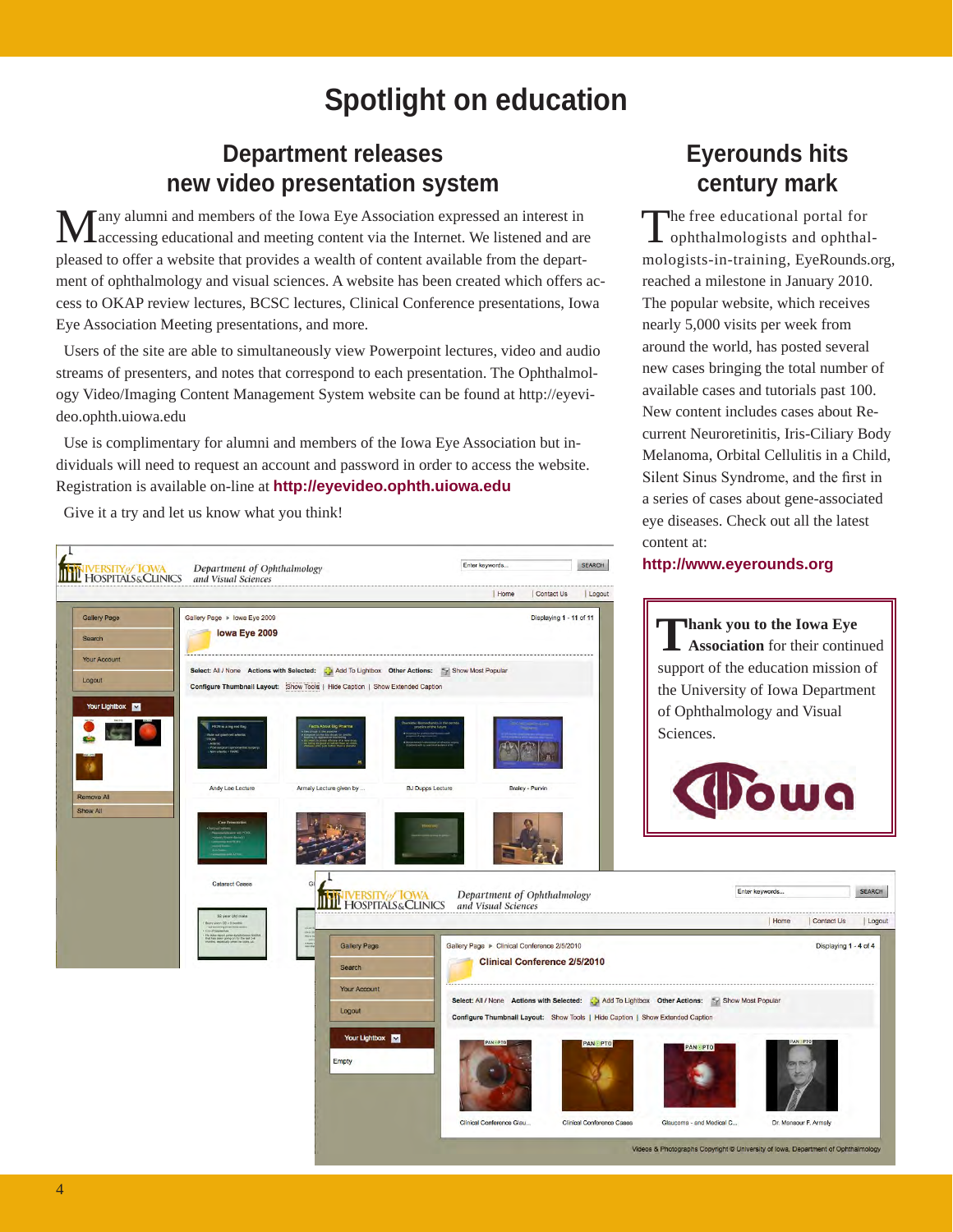# **Research news**

### **NIH access will aid glaucoma genetics research at UI**

University of Iowa research team **L**was recently awarded access to the genotyping resources at the Center for Inherited Disease Research, which is supported by 14 institutes of the National Institutes of Health.

The access -- valued at more than \$750,000 -- gives a boost to UI research to find genetic factors associated with glaucoma. The access will dramatically accelerate the speed with which the team, led by **John Fingert, MD, PhD**, assistant professor of ophthalmology, can achieve its goal of finding new glaucoma genes.

Other participating UI investigators are **Todd Scheetz, PhD**, in ophthalmology and visual sciences; **Jian Huang, PhD**,

in statistics and actuarial science; and **Kai Wang, PhD**, in biostatistics. In addition, the project involves the Ocular Hypertension Treatment Study and investigators at Washington University.

Glaucoma is the second leading cause of irreversible blindness in the United States and the leading cause among African-Americans.



Carver Biomedical Research Building at the University of Iowa houses the Glaucoma Genetics Lab

To learn more about genetic research of glaucoma at UI visit: **http://webeye.ophth.uiowa.edu/GlaucomaCenter**

# **Research to Prevent Blindness renews UI support**

Research to Prevent Blindness has awarded a \$100,000 grant to support University of Iowa Department of Ophthalmology and Visual Sciences research aimed at understanding, preventing and treating blinding diseases such as macular degeneration and glaucoma. To date, Research to Prevent Blindness has awarded the department grants totaling more than \$3.5 million in research support to UI investigators.

SUPPORTED BY **Research to Prevent Blindness**  $R$ **O**B

# **Interdisciplinary approach to retinal disease gene identification receives ARRA funding**

University of Iowa researchers were awarded \$667,195 through The American Recovery and Reinvestment Act (ARRA) for a project seeking to identify the genes that cause human retinal degeneration. Research will be led by **Val Sheffield, MD, PhD**, professor of pediatrics and ophthalmology, and involve **Markus Kuehn, PhD**, assistant professor of ophthalmology and visual sciences, and colleagues from the UI Center for Bioinformatics and Computational Biology. Dr.



Sheffield is a Howard Hughes Medical Institute investigator and holds the Martin and Ruth Carver Chair in Genetics.

The project specifically seeks to identify genes that cause a syndromic form of photoreceptor degeneration known as Bardet-Biedl Syndrome, as well as autosomal recessive retinitis pigmentosa.



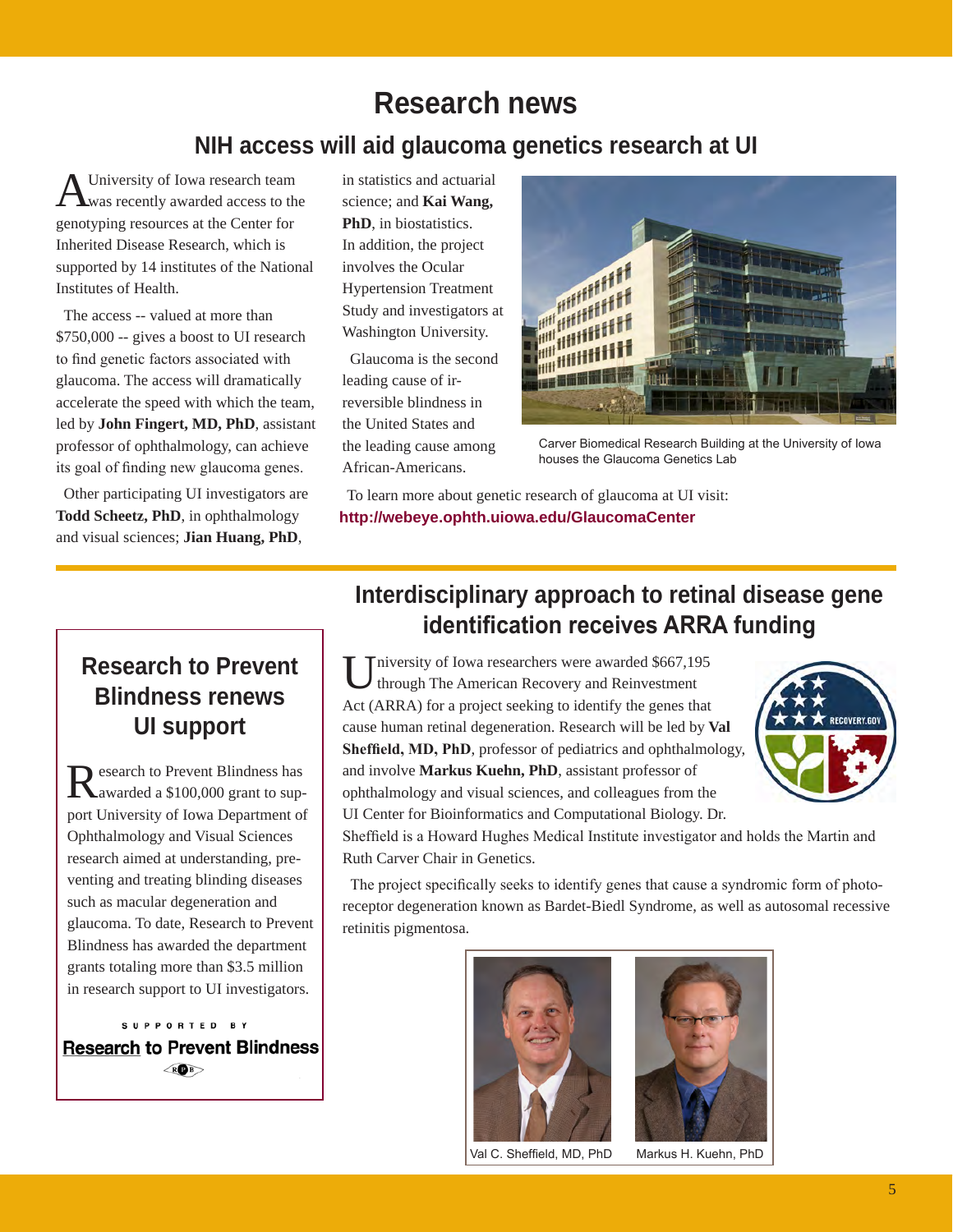#### **Hancher world premiere explores blindness**



Photo by Kirk Murray, UI University Relations

Aunique collaboration<br>
Minvolving University of Iowa Hancher Auditorium, the Carver Family Center for Macular Degeneration, the Carver College of Medicine Writing Program and other campus units culminated in the world premiere of *Eye Piece* in February. UI graduate and renowned theater artist Rinde Eckert led the audience on a journey into the world of blindness and vision loss.

The project involved interviews with physicians, vision researchers and other faculty, as well as individuals and families impacted by vision loss and blindness. Related events included a panel discussion about the creation of *Eye Piece* and

a public forum



Panel discussion about the creation of Eye Piece with Rinde Eckert (center), Dr. Ed Stone (second from right), Steve Kuusisto (far right), and two cast members.

#### discussing the impact of vision loss.

Funding for the project came from the Association of Performing Arts Presenters through its Creative Campus Innovations Program, a component of the Doris Duke Charitable Foundation. Hancher was one of only eight presenters to receive the grant which is intended to integrate artistic programming with the academic environment on campus.

Can't contain us.

#### **Online challenge driving innovation in eye disease detection**

Researchers at the Department of Ophthalmology and Visual Sciences led an international competition aimed at helping patients with diabetes through improving computer detection of diabetic retinopathy. Diabetic retinopathy is a leading cause of blindness in the U.S. and Europe, and most visual loss and blindness from diabetic retinopathy is preventable through early diagnosis or screening.

The Retinopathy Online Challenge (ROC), an online competition, pitted teams of scientists against each other in the development of the best automated methods used in the detection of microaneurysms in retinal images. Twenty-three groups of researchers across the world participated.



Digital color fundus photograph containing microaneurysms. This image is one of the images from the test set of the ROC microaneurysm detection competition. To the right an enlarged part of the green plane of the image is shown with microaneurysms indicated.



Gwénolé Quellec, PhD, with the ROC top prize, an engraved Anamosa Limestone

The manuscript with the methods and results of the competition was published in the scientific journal *IEEE Transactions for Medical Imaging.\** This year's winner, **Gwénolé Quellec, PhD**, is a post-doctoral researcher at the University of Iowa, and was recognized at last year's SPIE: Medical Imaging 2009 Conference in Orlando, Florida.

Additional ROC competitions are expected to be held in the future. More information at:

**http://roc.healthcare.uiowa.edu**

#### \*Reference

Niemeijer M, van Ginneken B, Cree MJ, Mizutani A, Quellec G, Sanchez CI, et al. Retinopathy Online Challenge: Automatic Detection of Microaneurysms in Digital Color Fundus Photographs. IEEE Trans Med Imaging. 2010;29(1):185-95.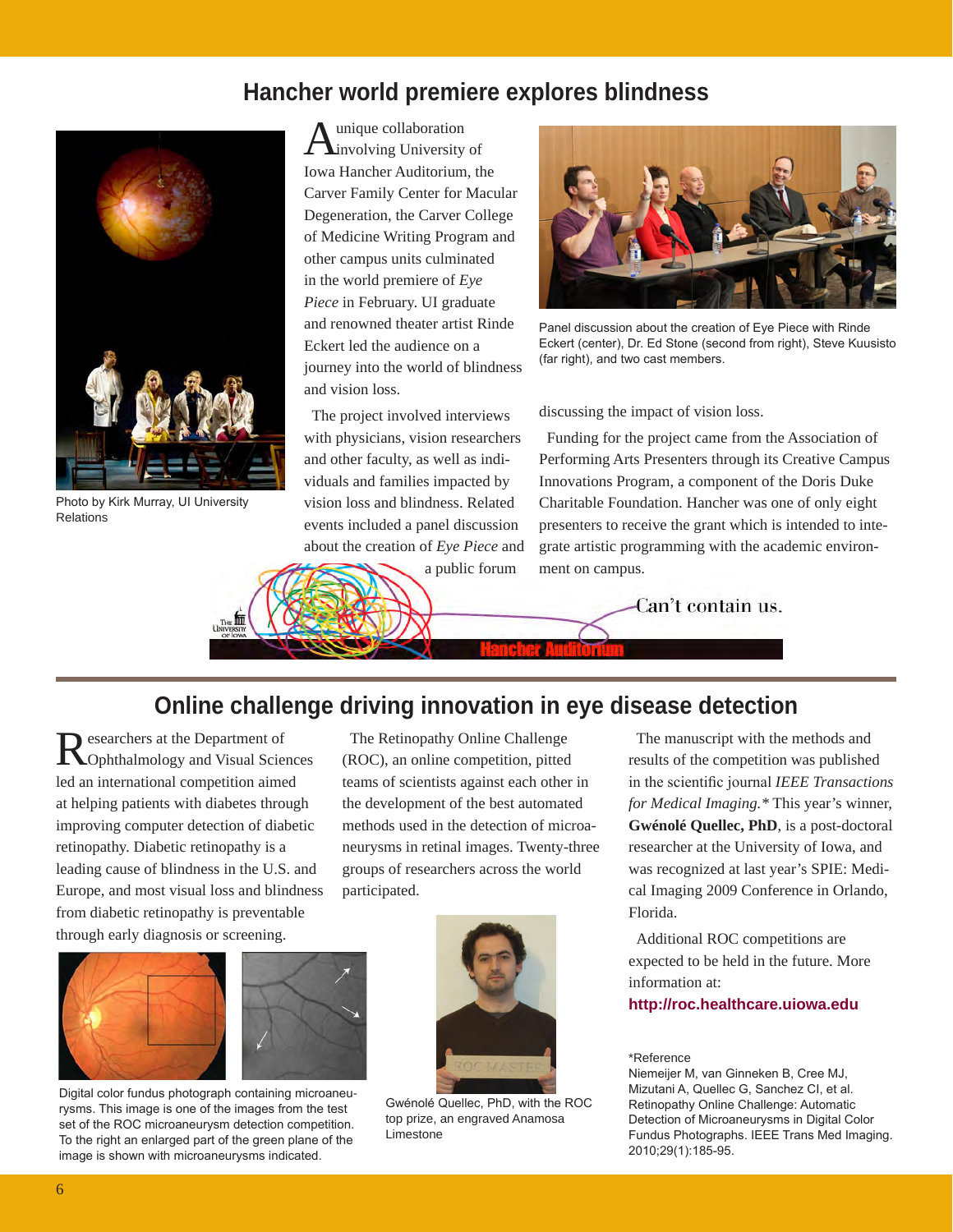### **Giving back to help others**

**Then Robert Murphy experienced** irritation in his left eye for what he thought was a simple scratch a few years ago, little did he know that it would lead to receiving eye care several hours away from his home in Hastings, Nebraska. Mr. Murphy consulted with several eye care providers in his area and was treated locally. However, his vision progressively worsened and he was ultimately referred to University of Iowa Hospitals and Clinics for treatment.

Mr. Murphy was diagnosed with fusarium keratitis and treated by several vision specialists, eventually receiving a cornea transplant in his left eye that vastly improved his vision to 20/30. Vision in his right eye was improved as well when he elected to have a cataract removed at the University of Iowa.

The comprehensive and compassionate care that Mr. Murphy received led him to support the sight-saving work of the University of Iowa's eye clinic through a philanthropic gift of \$10,000. Mr. Murphy's generous donation will support research involving corneal diseases and inflammation of the eye. Funds allow physicians and researchers to evaluate and develop treatment protocols with the potential to improve outcomes for patients in the future.

"I was impressed by the phenomenal people and availability of services at the University (of Iowa)", said Murphy. "After getting to know Dr. Goins and the other physicians, I realized that they are really there to help people. I've been through a difficult period while regaining my vision but enjoy being able to offer this gift as a 'thank-you' for the care I am receiving."



Robert Murphy

# **Foundation grant boosts Stargardt Disease research**

Researchers at the University of Iowa Carver Family Center for Macular Degeneration are seeking the underlying causes and potential treatments for a number of inherited retinal diseases. Efforts were recently boosted thanks to an anonymous foundation gift of \$300,000 for research related to Stargardt Disease. The gift will be spread over a three year period and is immediately being put to use.

The most common form of inherited juvenile macular degeneration, Stargardt Disease, is caused by the death of photore-

ceptor cells in the central portion of the retina called the macula. De-

creased central vision is a hallmark of the disease which typically develops during childhood and adolescence.

Of the five teams working in UI's Molecular Ophthalmology Laboratory on a variety of projects and diseases, one is dedicated to Stargardt Disease research. Finding genetic information, treatments,



than if each

THE CARVER FAMILY CENTER member works for MACULAR DEGENERATION alone.

AT THE UNIVERSITY OF IOWA

#### Philanthropic

support from private sources effectively leverages research grants provided by public sources such as the National Institutes of Health. This continuity of funding is incredibly important to sustaining the work of the Ophthalmology Program at the University of Iowa and is always appreciated.

# **There** *is* **something you can do**

The University of Iowa Department of Ophthalmology and Visual Sciences is proud to be recognized as one of the best eye care and research programs in the country. Private support allows us to sustain and increase our margin of excellence in patient care, education and research in ophthalmology and the visual sciences. If you are interested in supporting our mission, please visit:

#### **www.givetoiowa.org/eye**

For information about how your contribution can have an impact, please contact:

#### Mitch Beckman

Executive Director of Development UI Foundation 800-648-6973 or mitch-beckman@uiowa.edu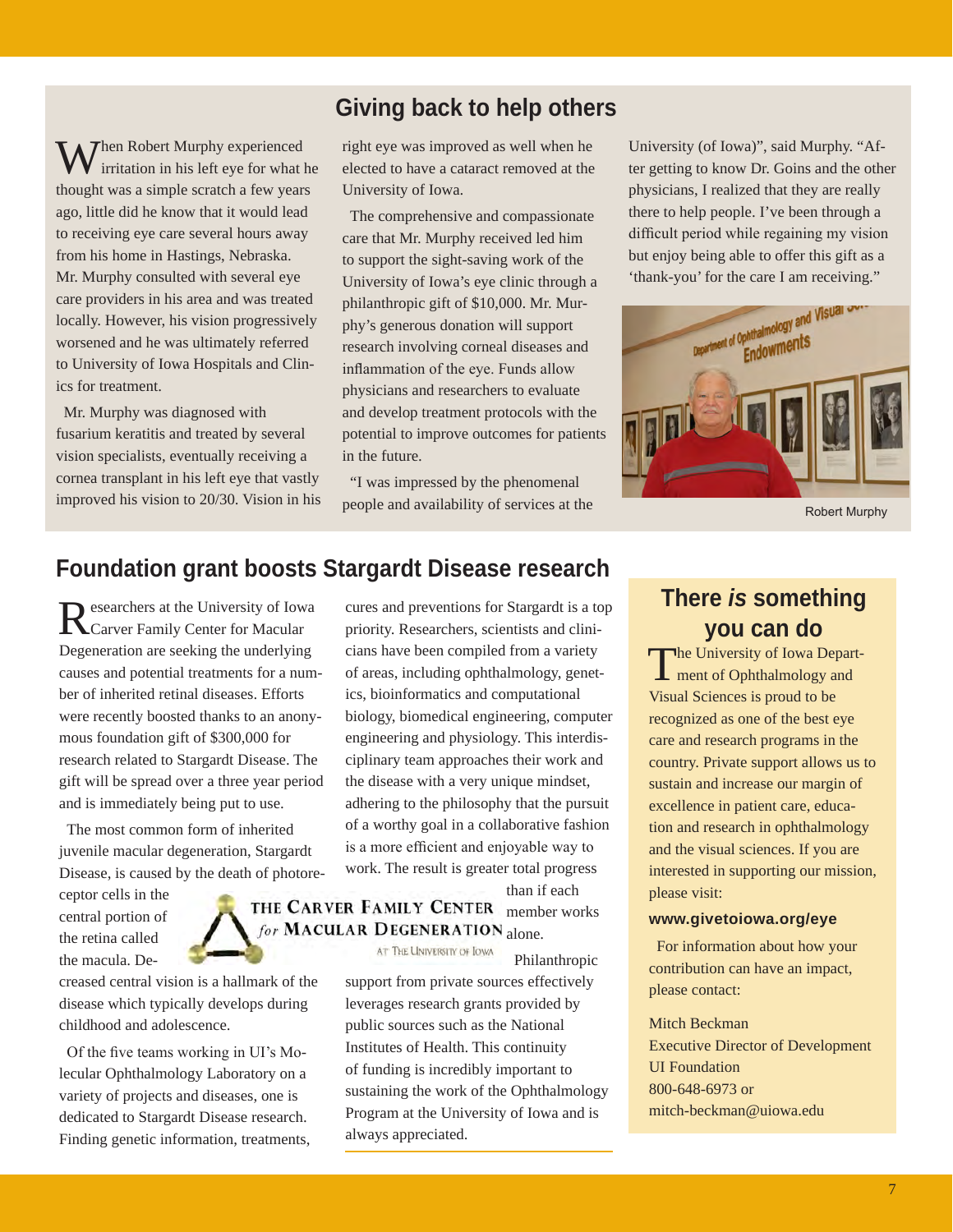# **Photophobia study awarded Carver Trust funding**

andy Kardon, MD, PhD, professor of ophthalmology and Pomerantz Family Chair in Ophthalmology, is collaborating with **Andrew Russo, PhD**, professor of molecular physiology and biophysics, and **Ana Recober-Montilla, MD**, assistant professor of neurology, to examine a potential mechanisms associated with photophobia in traumatic brain injury.

Their project was one of three to receive a Carver Trust Collaborative Pilot Grant from the Carver College of Medicine and the Roy J. Carver Charitable Trust. The grant provides seed funding for novel pilot collaborative research, allowing investigators to gather preliminary data that supports extramural grant submission.

The group hopes to answer the question: "Is the neuropeptide CGRP involved in the pathogenesis of photophobia in traumatic brain injury?" They will look at calcitonin gene-related peptide (CGRP), the major neuropeptide of the trigeminal nerve which has been implicated in animal models of photophobia.

Photophobia is a debilitating disorder that occurs as both a primary symptom and in association with other conditions such as migraine. Headache and photophobia are common debilitating symptoms, and the pathophysiology is not understood. In recent years, there has been a large increase in the occurrence of photophobia with at least 50% of patients with traumatic brain injury experiencing light sensitivity, including many veterans exposed to blast injury.

# **Event showcases vision research**

Residents, fellows, orthoptic trainees, medical students, and other scholars had a chance to showcase their research interests at the 2010 Resident/Fellow Research Day. Twelve papers and 14 posters were presented. Awards for outstanding research will be announced at the Iowa Eye Annual meeting in June. Paper and poster abstracts may be viewed at **http://webeye.ophth.uiowa.edu/dept/resfelo/ResDay2010/** 



Guest judges included **Sudeep Pramanik, MD** ('05R, '06F), **David Dueker, MD,** and **John Sutphin, Jr., MD.**



Posters were viewed by Research Day guests and participants.

# **Reed recognized by State Board of Regents**



The Board of Regents of the State of<br>Iowa annually recognizes staff for outstanding accomplishments and contributions to the Regents institutions as well as the State of Iowa. **Cynthia Reed, RN, PhD**, Executive Director of the Iowa Lions Eye Bank, was one of only six individuals to receive a 2009 State Board of Regents Staff Excellence Award.

#### **Departure**

**K**aren M. Gehrs, MD, professor of ophthalmology, left to pursue a private practice opportunity in Lakeland, Florida. A UI faculty member since 1996, Dr. Gehrs was with the Vitreoretinal Diseases and Surgery Service.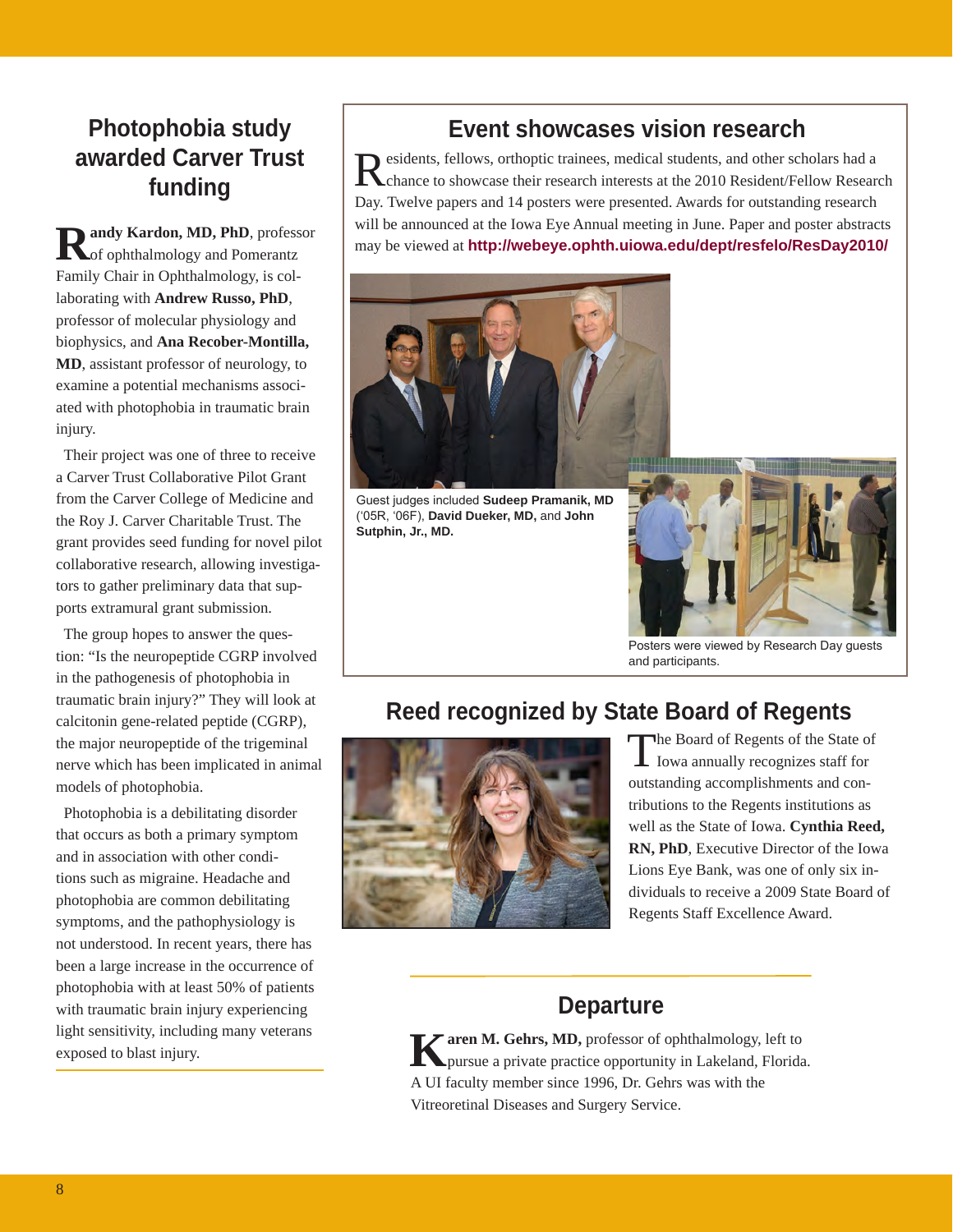### **7th Armaly Lecturer**

The University of Iowa was pleased to feature **George L. Spaeth, MD,** Wills Eye Institute, as the 7th Armaly Lecturer at the Clinical Conference in February.

The Mansour F. Armaly Lectureship honors Dr. Armaly's contributions as a clinician-scientist who devoted his career to the study and care of patients with ocular hypertension and glaucoma.



Members of Iowa's Glaucoma Service pause for photograph with Dr. Spaeth (center)

*The mission of the University of Iowa Department of Ophthalmology and Visual Sciences is to provide the highest quality, accessible and cost-effective patient care while contributing to the global effort to alleviate all diseases of the eye through teaching and research.*

# **Boldt named to Fuerste Professorship**

**H. Culver Boldt, MD**, was named the Marion S. and Frederick H. Fuerste MD, Professor in Ophthalmology. Dr. Boldt directs the ocular echography service and is professor of ophthalmology in the Vitreoretinal Diseases and Surgery Service.



Jean E. Robillard, MD, UI vice president for medical affairs, Hunter Fuerste, MD ('82MD), H. Culver Boldt, MD, Keith D. Carter, MD

# **Department of Ophthalmology and Visual Sciences**

#### **Comprehensive Eye Care and Cataract Clinic**

A. Timothy Johnson, MD, PhD Anna S. Kitzmann, MD Thomas A. Oetting, MD

#### **Cornea and External Disease, and Refractive/Laser Surgery**

Kenneth Goins, M.D. Anna S. Kitzmann, MD Michael D. Wagoner, MD, PhD

#### **Echography**

H. Culver Boldt, MD

#### **Glaucoma**

Wallace L.M. Alward, MD John H. Fingert, MD, PhD Young H. Kwon, MD, PhD

#### **Inherited Eye Diseases**

Arlene V. Drack, MD Vinit B. Mahajan, MD, PhD Edwin M. Stone, MD, PhD

**Vision Rehabilitation Service** Mark E. Wilkinson, OD

#### **Neuro-Ophthalmology**

Randy H. Kardon, MD, PhD Reid A. Longmuir, MD Michael Wall, MD

#### **Ocular Oncology Service** H. Culver Boldt, MD

Thomas A. Weingeist, PhD, MD

#### **Oculoplastics and Orbital Surgery** Richard C. Allen, MD, PhD Keith D. Carter, MD

**Ophthalmic Photography** Tracy Aly, COA, CRA

#### **Pediatric Ophthalmology/Adult Strabismus**

Arlene V. Drack, MD Susannah Longmuir, MD Richard J. Olson, MD Stephen F. Stasheff, MD, PhD

#### **Uveitis**

Nasreen A. Syed, MD

**Vascular Disease of the Eye** Sohan S. Hayreh, MD, PhD, DSc

#### **Vitreoretinal Diseases and Surgery**

H. Culver Boldt, MD James C. Folk, MD Vinit B. Mahajan, MD, PhD Stephen R. Russell, MD Edwin M. Stone, MD, PhD Thomas A. Weingeist, MD, PhD

#### **Research**

Michael D. Abràmoff, MD, PhD Chris A. Johnson, PhD Markus H. Kuehn, PhD Robert F. Mullins, PhD

#### **Other Faculty**

Patricia A. Kirby, MD (Pathology) Stephen A. Kuusisto, MFA (English) Val C. Sheffield, MD, PhD (Pediatrics, Medical Genetics) Michael G. Anderson, PhD (Physiology) Terry A. Braun, PhD (Biomedical Engineering) Thomas L. Casavant, PhD (Bioinformatics, Computational Biology) William J. Kimberling, PhD (Visiting Professor, Genetics) Todd E. Scheetz, PhD (Bioinformatics, Computational Biology) Milan Sonka, PhD (Electrical and Computer Engineering)

#### **Emeritus**

Sohan Singh Hayreh, MD, PhD, DSc G. Frank Judisch, MD Hansjoerg E.J.W. Kolder, MD, PhD Karl C. Ossoinig, MD Edward S. Perkins, MD, PhD William E. Scott, MD John E. Sutphin, Jr., MD H. Stanley Thompson, MD

#### **Contact Information:**

Ophthalmology Scheduling (319) 356-2852 Pediatric Ophthalmology Scheduling (319) 356-2859 General Information (319) 356-2864 **http://webeye.ophth.uiowa.edu** iowaeyecare@uiowa.edu

9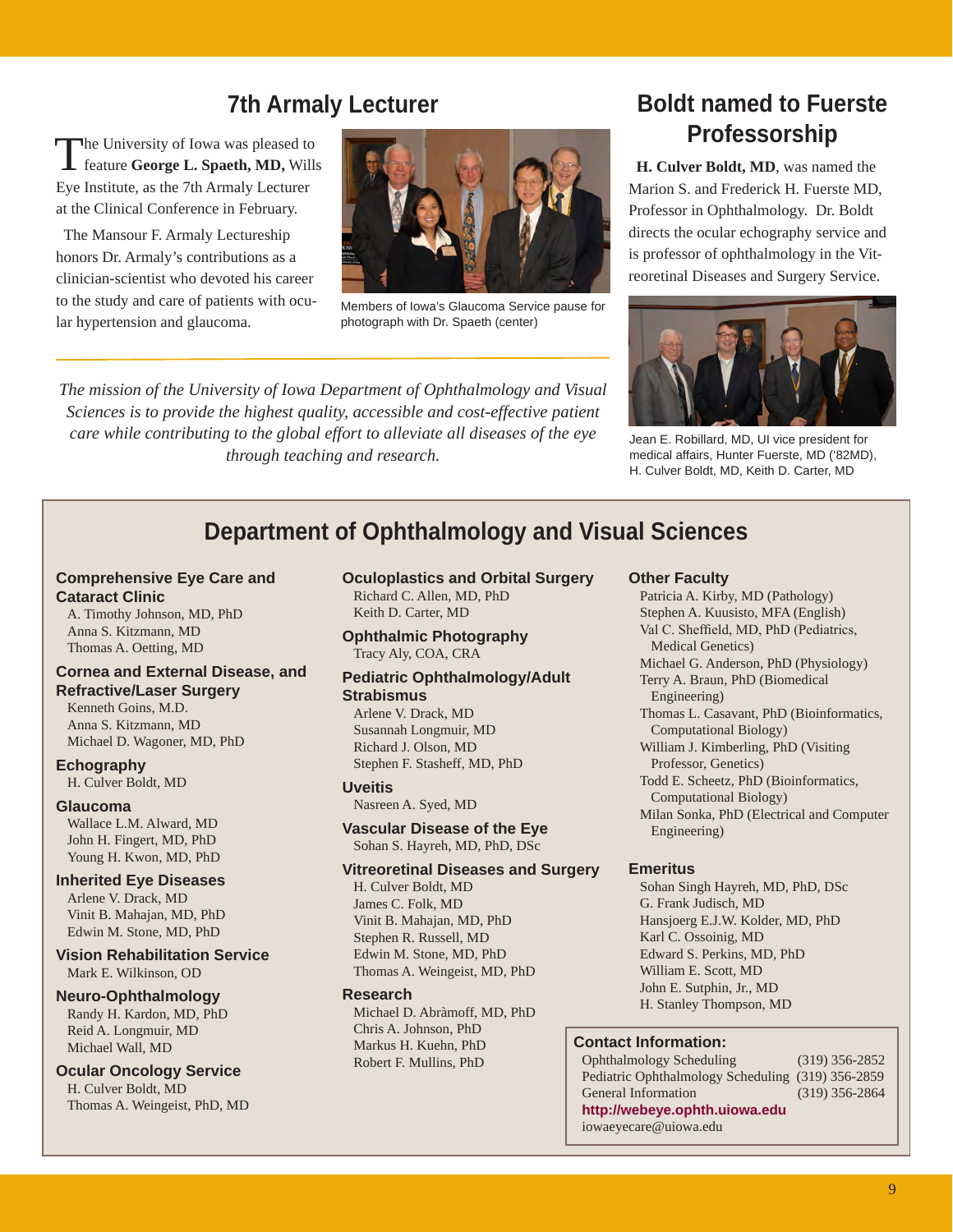# **Gaining business insight from alumni**

lumni roundtable sessions are allowing Iowa's trainees a chance to learn more about private practice and the field  $\bullet$  of ophthalmology.



Mark Alford, MD ('96R, '98F) discusses starting a private practice with residents and fellows



Andrew Steffensmeier, MD ('04MD, '08R) shares perspective on how to evaluate and select a private practice

# **Alumni and medical students connect through volunteer program**

The UI Carver College of Medicine offers a unique way for alumni to support the educational pursuits of medical students from the University of Iowa. The HOST program (Help Our Students Travel) matches fourth-year medical students with alumni who volunteer to host students in their homes during residency interviews around the country. The program is a wonderful resource for students to help relieve some of the costs they incur during their final year of medical school. Alumni also offer valuable advice and insight on their medical specialties, the regional medical community and local community as a prospective new location for the student.

Special thanks to Ophthalmology alumni who participated as hosts in 2009: **Michael Bloome, MD** ('72MS, '72R), **Kathleen Digre, MD** ('81MD, '85R-Neurology, '87F), **Richard Munson, Jr., MD** ('72MD, '80F), and **Jeffrey Nerad, MD** ('85F).

For more information, call 877-MED-IOWA

If you are an alumnus who has<br>
received a special distinction or have f you are an alumnus who has changed your contact information, let us know.

Email us at iowaeyecare@uiowa.edu



Mandy Olson, with Steven Ching, MD ('82F) in Rochester, New York







Jorie Pietscher, MD ('04MD) stayed with Kathleen Digre, MD ('81MD, '85R-Neurology, '87 F) and Michael Varner, MD in Salt Lake City, Utah

Jacob Koczman, MD ('08MD) with Rick Munsen, Jr., MD ('72MD, '80F) in Seattle Washington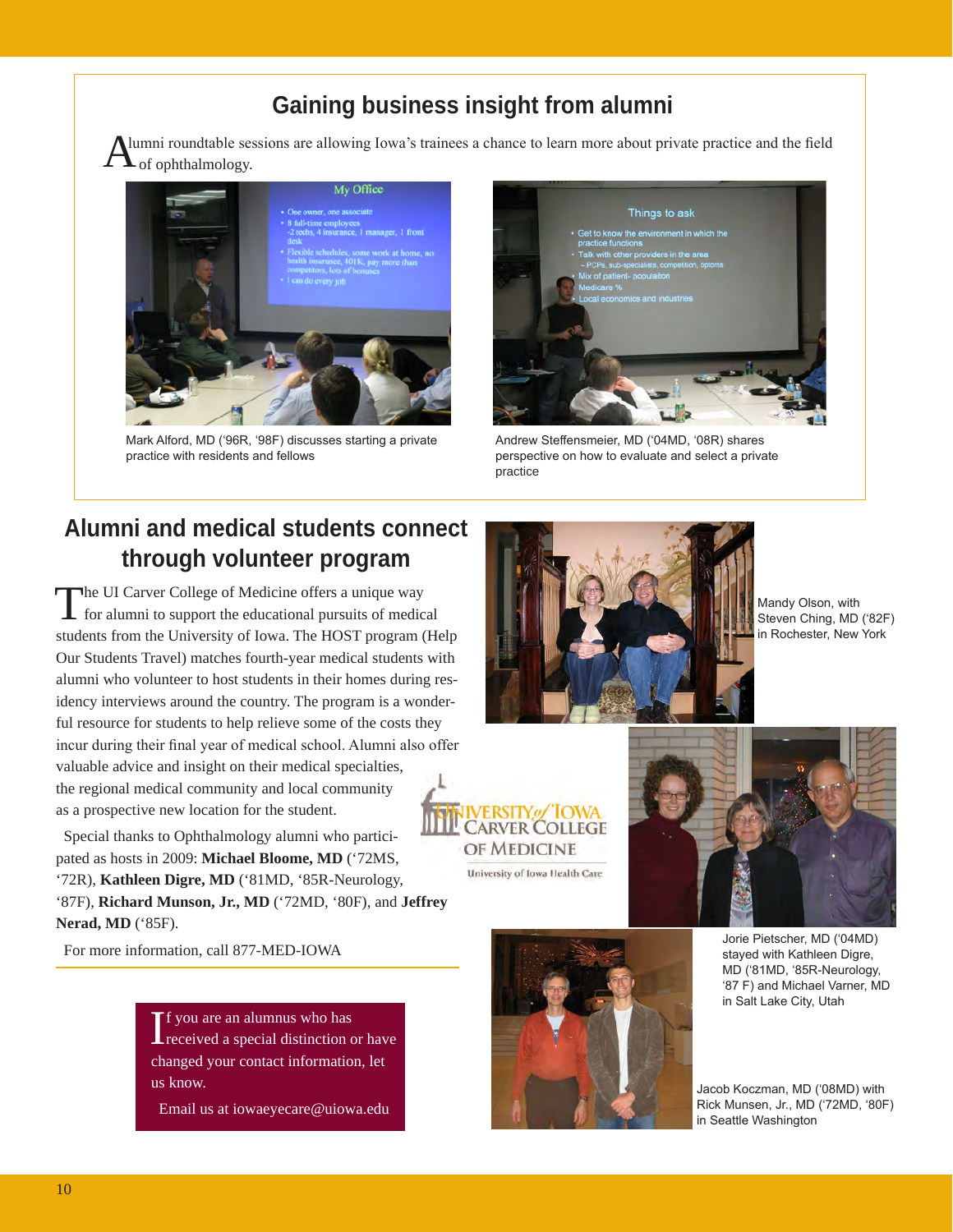# **Alumni gather for Iowa reception**

lumni and friends of the department gathered at the Westin St. Francis in San Francisco to enjoy the Iowa Eye Association Alumni Reception at the 2009 American Academy of Ophthalmology Annual meeting.



John Fingert, MD, PhD ('00 MD PhD, '06F), Andrew Doan, MD ('02R, '05R), Thomas Oetting, MD ('95F), Jamie Coombs, MD ('06R)



Greg Thorgaard, MD ('83MD, '88R) and Mitchell Wolf, MD ('90R, '91F)



Anna Kitzmann, MD ('08F) and Paula Wynn, MD ('08R)



Denise Kayser, MD ('03F)



Angela Bratton, MD ('88MD, '93R) and David Wheeler, MD ('93F)



John Kitchens, MD ('03R)



William Bourne, MD ('69MD, '74F), Gary Phelps, MD ('66BA, '69MD, '77R), Richard Anderson, MD ('71MD, '76F) and guest

# **Iowa reception at AAO-MEACO Meeting**

Make plans to join us in Chicago

**Sunday, October 17, 2010 6:30 – 9:30 PM** Intercontinental Hotel Camelot Room 505 N. Michigan Avenue





Oculoplastics Alumni: Top - Francois Codere, MD ('81F), Jeff Nerad, MD ('85F), Keith Carter, MD (88F, current Chair), Richard Anderson, MD ('71MD, '76F), Robert Kersten, MD ('78MD, '83R, '84F), Adel Alsuhaibani, MD ('08F); Bottom- Alice Song, MD ('04F), Richard Allen, MD, PhD ('99R, '00F, '06F), Adam de la Garza, MD ('08F), Mark Alford, MD ('96R, '98F)

### **Carter discusses eye diseases with California alumni**

Teith D. Carter, MD, professor and department head, presented a health

seminar for alumni and friends of the University of Iowa in Coronado,

California. The presentation provided an overview of common eye diseases and

showcased how the University of Iowa is addressing the growing public health



concern of eye diseases through compassionate patient care, excellence

in education and collaborative, leadingedge vision research.